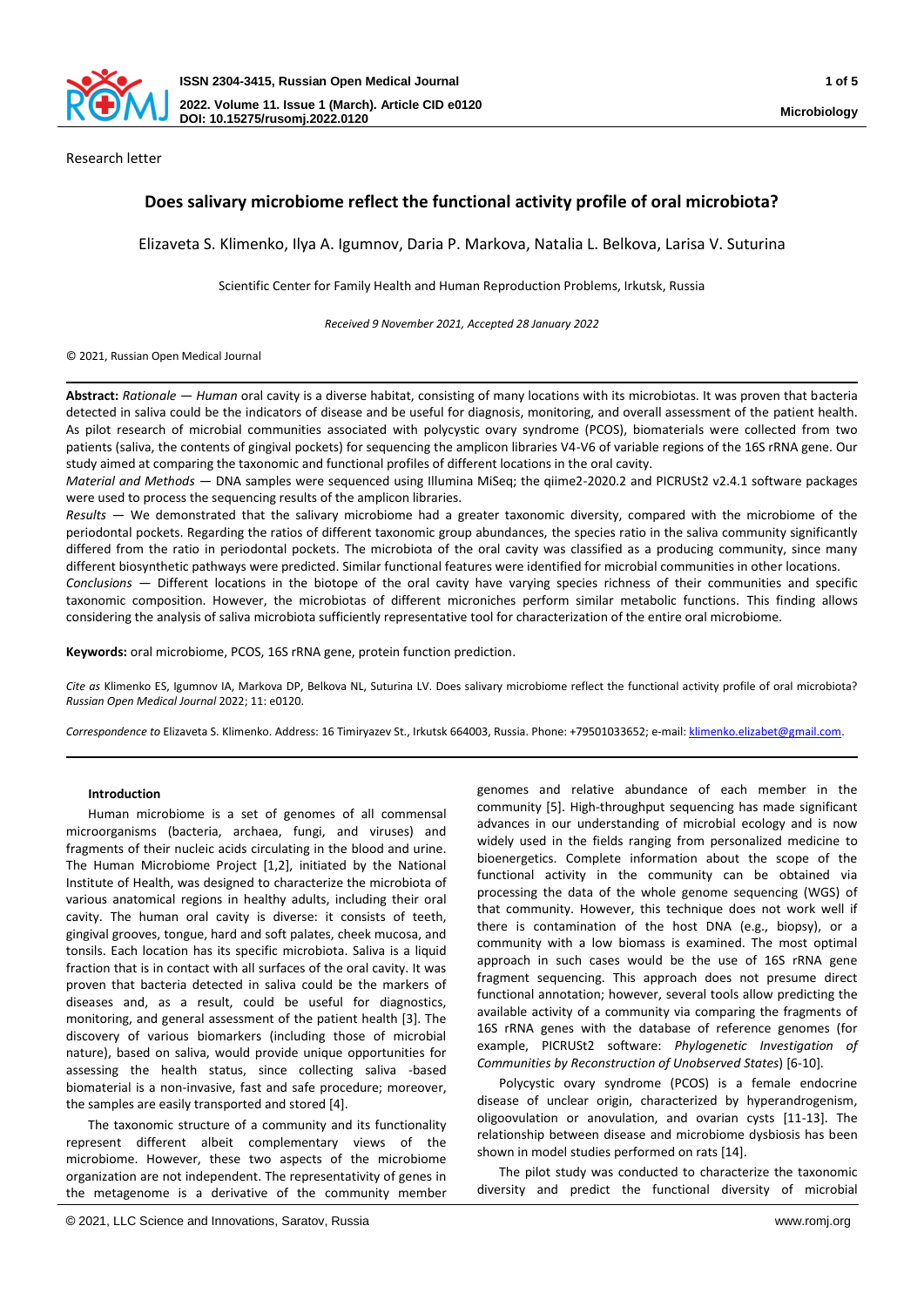

communities associated with PCOS in women. The samples were collected from two patients as saliva and periodontal pocket content for the metasequencing of V4-V6 variable regions in the 16S rRNA gene.

The objective of our study aimed at comparing the taxonomic and functional profiles of different locations in the oral cavity.

#### **Material and Methods**

DNA samples were sequenced using the Illumina MiSeq platform. To process the results of amplicon libraries metasequencing, the qiime2-2020.2 software package was employed [15]. The PICRUSt2 v2.4.1 software package was used to predict the functional potential of the microbial community [16]. To process the primary data of amplicon libraries and conduct metagenomic analysis, we used the shared research facility (SRF), *Irkutsk Supercomputer Center of the Siberian Branch of the Russian Academy of Sciences* (ISCC). The amplicon metasequencing data were deposited at the National Center for Biotechnology Information (NCBI) as *BioProject PRJNA778444*.

#### **Results**

As a result of sequencing, a total of 925,297 paired reads were obtained from 14 different locations in the oral cavity (*Table* 1). It should be noted that for five libraries  $(1\ 11, 1\ 16, 1\ 26, 1\ 31,$ 2\_31), the number of reads per sample was 5,051±2,561; and after quality control and data trimming, this value decreased to 2,033±1,035. For all remaining libraries, the number of reads per sample remained equal to 81,822±2,090 (after trimming: 36,932±1,529). To prevent misinterpretation of biological data, samples with insufficient sequencing depth were excluded from further analysis. The total number of amplicon sequence variants (ASVs) was 2,054, with 236±15 ASVs per an individual sample.

To assess the similarity of microbiome composition, a Venn diagram was constructed based on the prevalence of detected ASVs (*Figure* 1). Only seven ASVs were detected in all locations of the oral cavity. There was a significant difference in ASV abundance between the microbiome of saliva and gingival pockets.

#### **Table 1. Sequencing summary statistics**

|                |        | Patient Location* Sample name |          | Number Number of reads after | ASV |
|----------------|--------|-------------------------------|----------|------------------------------|-----|
|                |        |                               | of reads | quality check                |     |
| $\mathbf{1}$   | 11     | 1 t11                         | 743      | 279                          |     |
|                | 16     | 1 t16                         | 939      | 382                          |     |
|                | 26     | 1 t26                         | 962      | 387                          |     |
|                | 31     | 1 t31                         | 11,927   | 4,843                        |     |
|                | 36     | 1 t36                         | 78,467   | 34,851                       | 237 |
|                | 46     | 1 t46                         | 81,944   | 37,391                       | 224 |
|                | saliva | 1 saliva 1                    | 81,856   | 35,836                       | 158 |
|                | saliva | 1 saliva 2                    | 97,897   | 48,217                       | 233 |
| $\overline{2}$ | 11     | 2 t11                         | 71,297   | 30,532                       | 334 |
|                | 16     | 2 t16                         | 84,056   | 36,367                       | 194 |
|                | 26     | 2 t26                         | 82,422   | 34,358                       | 314 |
|                | 31     | 2 t31                         | 10,684   | 4,274                        |     |
|                | 36     | 2 t36                         | 79,902   | 34,806                       | 230 |
|                | 46     | $2$ t46                       | 80.903   | 35,547                       | 243 |
|                | saliva | 2 saliva 1                    | 74.031   | 33,715                       | 188 |
|                | saliva | 2 saliva 2                    | 87.267   | 44,642                       | 246 |

\* The numbers indicate the specific number of each gingival pocket sensu FDI notation.



**Figure 1. Common and unique amplicon sequence variants in different biotopes of the oral cavity.**

Accordingly, the salivary microbiome had a larger number of unique ASVs, which was indicative of a more diverse microbial community, compared with the gingival pockets.

Ten phyla, 23 classes, 31 orders, 47 families, and 87 genera of bacteria were identified in the studied biotopes. The dominant phyla were *Firmicutes* (average relative abundance 37.7%), *Bacteroidetes* (27.5%), and *Proteobacteria* (20.7%). The following genera dominated the microbiome: *Prevotella* (16.2%), *Streptococcus* (16.2%), *Haemophilus* (14.1%), and *Veillonella* (10.8%) (*Figure* 2).

The species ratio in the saliva community differed from the ratio in periodontal pockets. Saliva was characterized by higher proportions of *Prevotella* (30-50%) and *Veillonella* (15-30%), whereas teeth were characterized by prevailing *Streptococcus* (3- 30%), *Haemophilus* (5-30%), and *Porphyromonas* (8-10%). The genus *Prevotella* was represented by 33 species. The most numerous species were *P. melaninogenica* (opportunistic), *P. oris, P. pallens*, and one unidentified phylotype, identified only at the generic level. The genus *Streptococcus* was represented by a single phylotype not assigned to any known species. The genus *Haemophilus* was represented by the only species, *H. parainfluenzae.* Among the representatives of the genus *Veillonella*, *V. dispar* was the dominant species. However, there were several more species: *V. atypica, V. parvula*, and a phylotype not identified to the species level. The genus *Porphyromonas* was represented by the species *P. pasteri*, the *Porphyromonas* sp. HMT 278, and an unidentified phylotype.

Consequently, in terms of the taxonomic group ratio, the saliva community differed significantly from the communities of the gingival pockets.

For studied biotopes, using the PICRUSt2 program, a prediction of the microbiota functional profile was obtained.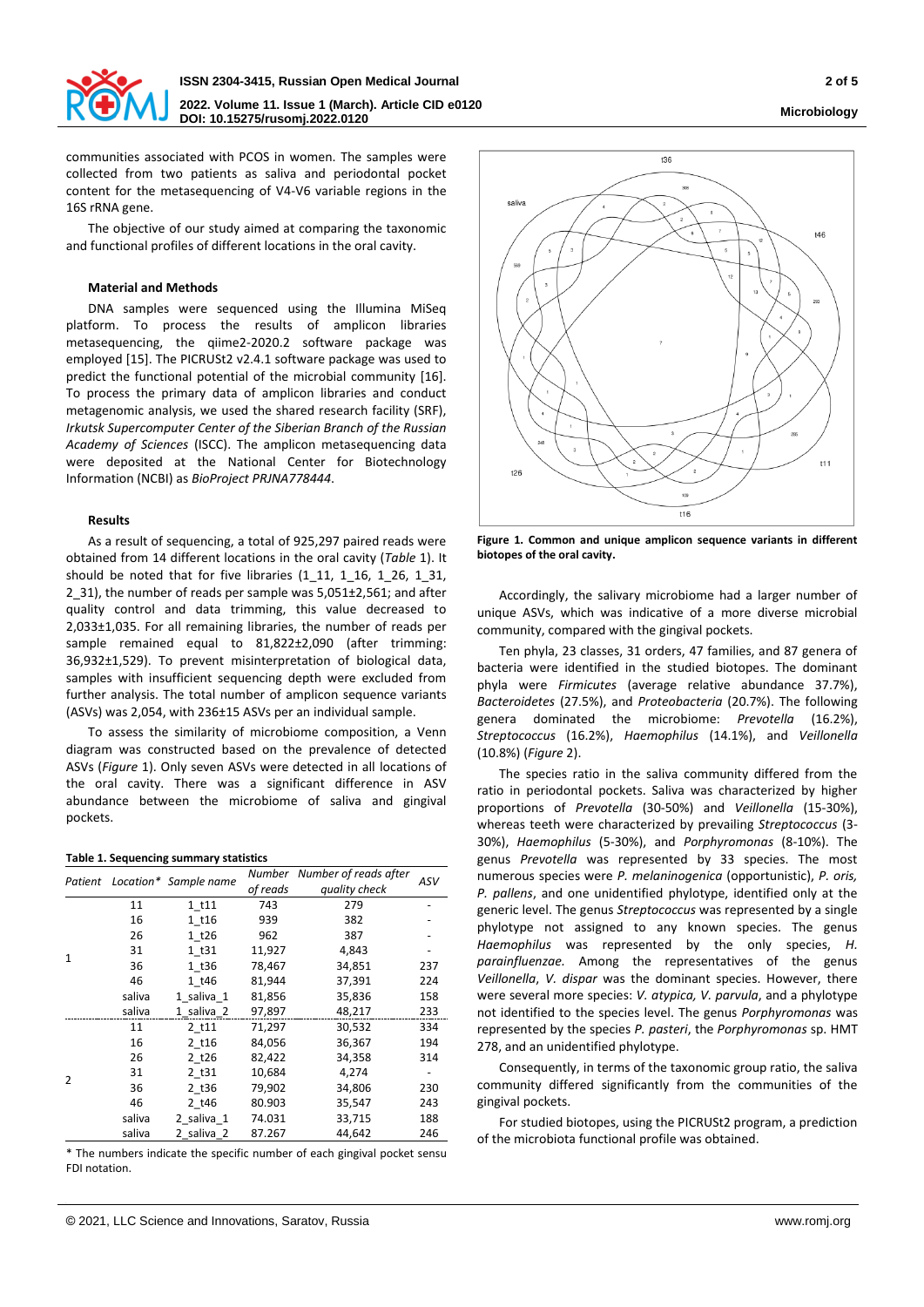





**Figure 2. Taxonomic composition of microbiota in different locations of the oral cavity.**



**Figure 3. Heatmap of relative abundances of predicted metabolic pathways.**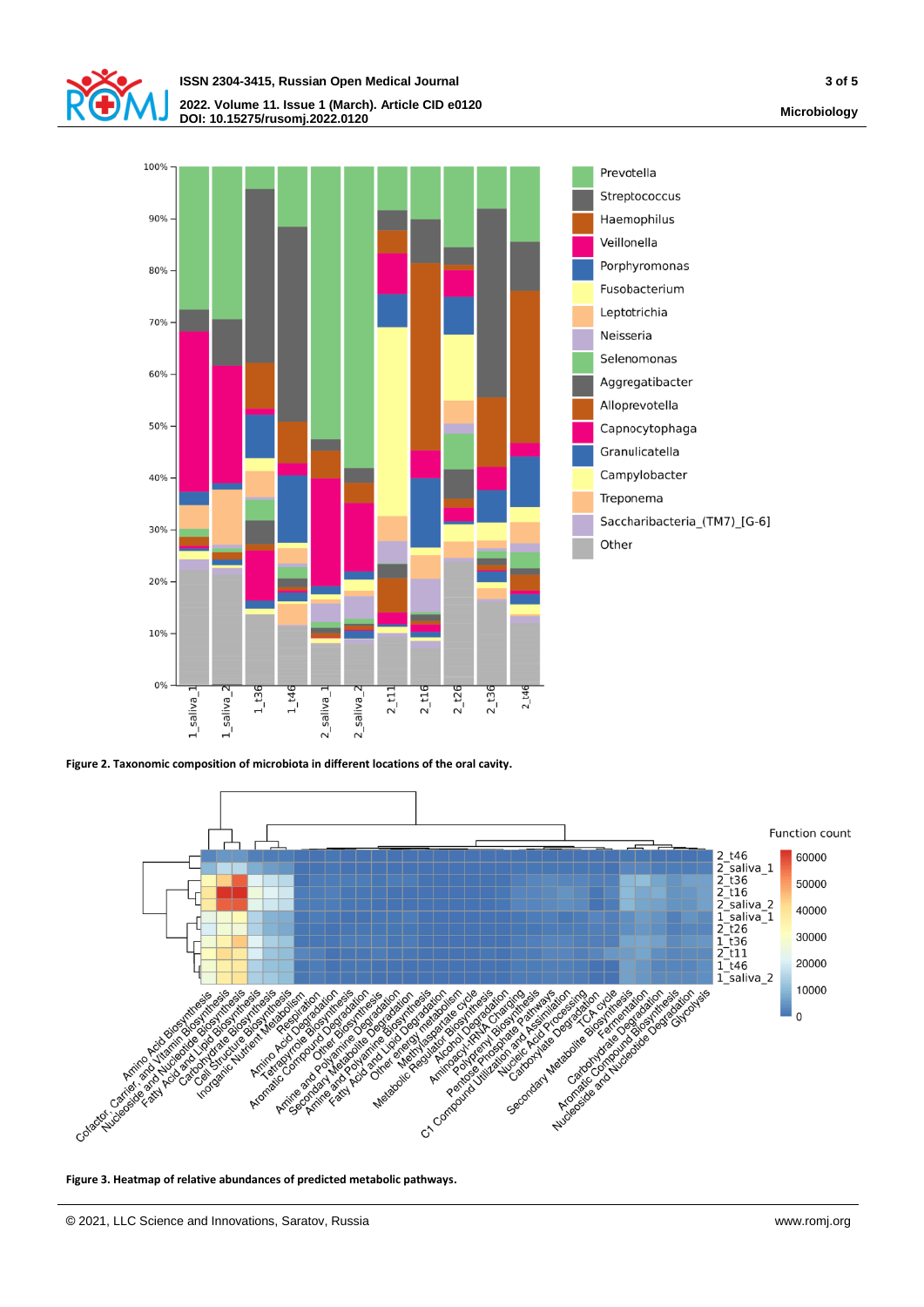

For the microbial community of the entire oral cavity, a high potential for biosynthetic pathways was predicted (81.7%). On average, the most common functions were: biosynthesis of nucleotides and nucleosides (20.3%); biosynthesis of cofactors, transporters and vitamins (18.9%); and biosynthesis of amino acids (13.5%) (*Figure* 3). The pathways for de novo biosynthesis of adenosine nucleotides (PWY-7229), utilization of pyrimidine nitrogenous bases (PWY-7208), gondoate biosynthesis (PWY-7663), and de novo biosynthesis of adenosinedeoxyribonucleotides (PWY-7220, PWY-7222) accounted for over 1% of all predicted metabolic pathways.

All but two locations exhibited similar predicted function profiles, implying a similar metabolic potential of the microbiota. Compared with the rest of the locations, saliva location and gingival pocket location No. 46 sensu FDI notation in the second patient had a low number of predicted metabolic pathways. Less intensive metabolism was predicted for these biotopes.

Hence, the microbial community of the oral cavity is a producing community since a large abundance of biosynthetic pathways was predicted for it. Despite different taxonomic profiles, similar functional features were identified for microbial communities from other locations, suggesting that representatives of different taxonomic groups use identical metabolic pathways.

## **Discussion**

The studied salivary microbiome was characterized by a higher diversity at the ASV level than the microbiome of the periodontal pockets. Moreover, the ratios of the numbers of dominant genera in these two niches were different as well.

The presence of a core microbiome suggests some level of community stability. Major taxa make up a large proportion of the sequences, demonstrating that the most abundant organisms are stable in terms of taxonomic composition (but probably not quantitively). In our research, the core microbiome was represented by *Prevotella, Veillonella, Streptococcus, Haemophilus,* and *Porphyromonas*. The results of previous studies indicated a relatively stable structure of bacterial communities in the oral cavity with the following predominant phyla: *Firmicutes*, *Bacteroidetes*, Proteobacteria, *Fusobacteria*, *Actinobacteria*, and *Saccharibacteria*. Disorders of their balance may lead to diseases in the oral cavity [17]. The genera *Streptococcus, Haemophilus, Veillonella*, etc., are early colonizing bacteria. In a new environment, they can quickly adapt via regulating the expression of specific genes and providing new adhesion receptors for the bacteria colonizing at later stages: e.g., for the representatives of the genera *Fusobacterium, Prevotella, Porphyromonas*, and others. With an increase in the number of bacteria in the oral cavity, the concentration of signaling molecules that can activate the expression of related genes, such as virulence factors and mucopolysaccharides, increases [18].

The study by Hall *et al*. [19] demonstrated that bacterial communities of the oral cavity, inhabiting supragingival plaque, plaque of the tongue, and saliva, are different from each other. Taxonomic profiles of saliva and tongue communities are more similar to each other than profiles of saliva and supragingival plaque communities. Teeth represent a hard surface that promotes the development of biofilms different from those on the surfaces of the oral mucosa. Besides, supragingival plaque is regularly exposed to external influences during oral hygiene procedures. The similarity of the communities among saliva and

plaque from the surface of the tongue is explained by the fact that the dorsum of the tongue is a large surface area containing biomass with a high content of biofilms. Tongue undergoes bacterial exfoliation and desquamation of cells, whereas saliva, being liquid, is in contact with the entire surface of the oral cavity and contains fragments of exfoliated biofilms [19-21].

The studied microbial community can be considered biosynthetic since, among the predicted metabolic pathways, the pathways responsible for the biosynthesis of nucleotides and secondary metabolites prevail, which is indicative of the productive capacity of the community.

For the studied locations of the biotope in the oral cavity, different taxonomic profiles of microorganisms were observed; however, the functional profiles were overall similar. The species composition of the microbial community is rarely static: it often fluctuates in one way or another. Changes in taxonomic profiles result in differences in functional profiles, ultimately changing the overall functionality of the community. However, the magnitude of such functional changes strongly depends on how genes are distributed in the genomes of community members. This gene distribution is determined by taxonomic composition. It would, for example, differ markedly between the communities of organisms with similar genomic content, and communities of organisms with genomes encoding relatively different sets of genes. Taken together, such observations show that the functional resistance of a community to taxonomic perturbations can vary widely across different communities with different species compositions [5].

PICRUSt, predicting the metabolic potential of the microbiota based on the concurrence of fragments of the 16S rRNA gene with a database of complete annotated bacterial genomes, is a powerful tool for analyzing the microbiome. However, this approach has its drawbacks: it is extrapolation-based approach, hence two main points should be considered: a) the libraries must have sufficient sequencing depth; b) the prediction of random bacterial genomes yields high correlations merely because certain gene families are common or, on the contrary, rare in all bacterial taxa.

# **Conclusion**

Different locations of the oral cavity have varying species richness of their communities, and each of these communities is characterized by specific taxonomic composition. Despite that, the microbiota of different locations performs similar metabolic functions. This finding allows considering the analysis of salivary microbiome sufficiently representative tool for the functional characterization of the microbiome in the entire oral cavity.

#### **Conflict of interest**

The authors declare no conflicts of interest.

#### **Funding**

The study was carried out as part of the Government Procurement to the Scientific Center for Family Health and Human Reproduction Problems, "Early Detection and Prevention of Metabolic Syndrome Associated with Hyperandrogenism and Estrogen-Deficient Conditions in Women of Reproductive and Postmenopausal Age" (state registration number: АААА-А20-120120790036-3).